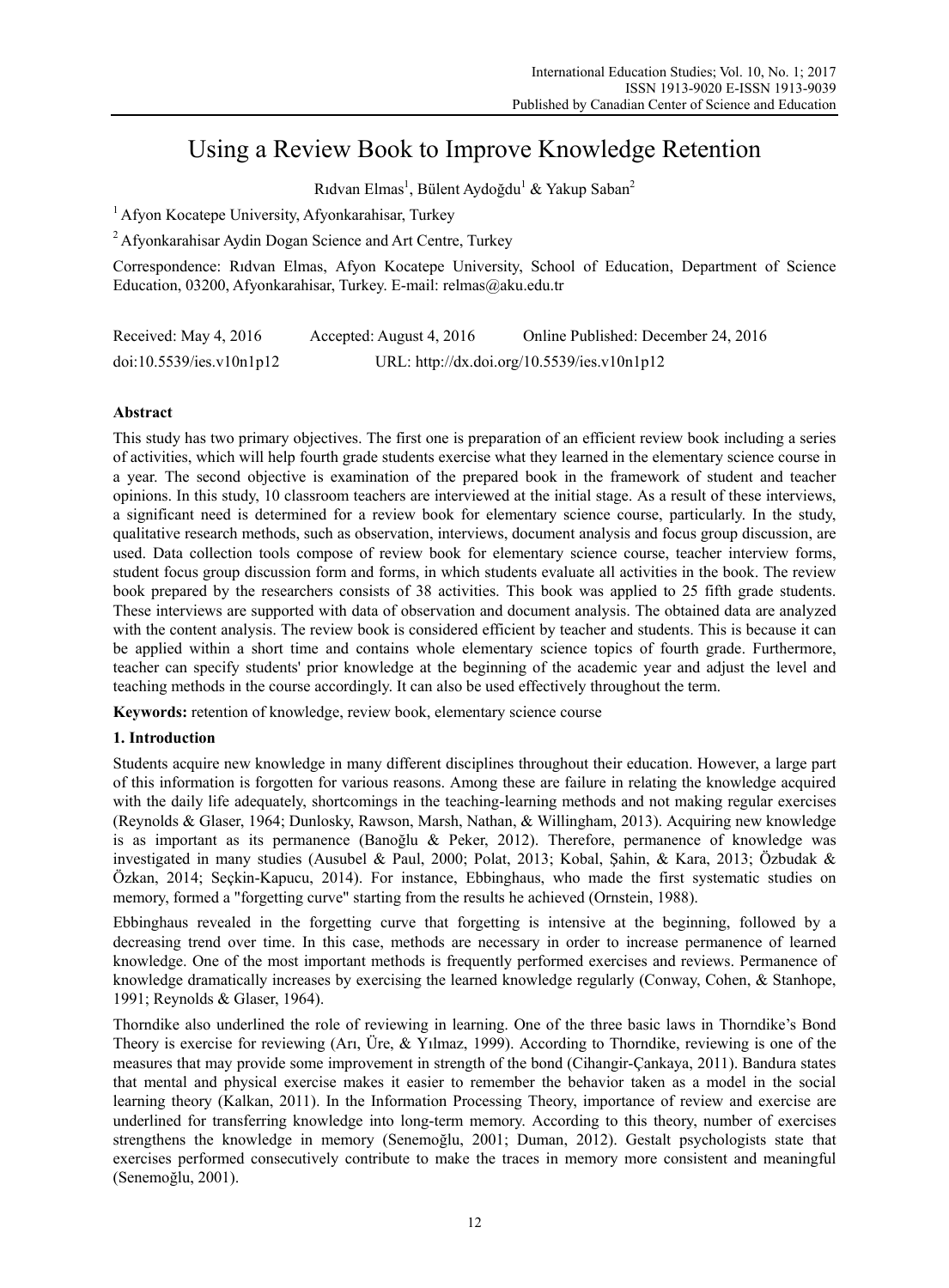As is seen, the concept of review for exercise is frequently highlighted in many learning theories and plays a key role in providing permanence of learning (Reynolds & Glaser, 1964; Arı, Üre & Yılmaz, 1999). Review in learning with exercises provides some benefits, such as:

- Number of reviews and progression in learning are usually directly proportional with each other (Sünbül, 2010).
- It makes it easy to complete missing topics by reviewing previous ones before learning new one, and improves the quality of education (Senemoğlu, 2001).
- Reviewing performed at regular intervals may ensure mistakes reduce over time (Arı, Üre, & Yılmaz, 1999).
- Enhances permanence of cognitive and psychomotor behaviors (Senemoğlu, 2001).
- Review contributes to connect the old knowledge in the memory with the new ones (Duman, 2012).
- It eases transfer of learned knowledge to new situations (Senemoğlu, 2001).
- Review enhances permanence of learning. Moreover, it supports acquiring and strengthening of concepts and skills (Sünbül, 2010).

Teachers are expected to include frequent reviews into their courses due to the mentioned benefits of it. However, it is unclear to what degree teachers perform reviews systematically for the learned knowledge, while the importance of it, is so clear. On the other hand, another problem to be investigated is to what degree teachers have the material and time to be able to perform the expected reviews and exercises (Elmas, Öztürk, Irmak, & Cobern, 2014).

This work was originated from a needs analysis research. Following interviews with the teachers, it was determined that they need a review book, by using which they can review previous year's topics. Therefore, aim of this study is preparation of an efficient review book including a series of exercises, which will help fourth grade students practice what they learned in the elementary sciences course in a year at the end of fourth grade or at the beginning of fifth grade. Review book can be also used throughout the year in congruence with the upcoming science topics in the curriculum.

## **2. Method**

## *2.1 Research Design*

This research is qualitative in nature and is conducted in the framework of phenomenology design. Methods such as observation, interviews, document analysis and focus group discussion are used in the study. Thus, it is intended to increase the reliability of the study by ensuring triangulation (Patton, 2002; Yıldırım & Şimşek, 2013).

## *2.2 Collection and Analysis of Data*

At first, 10 classroom teachers, working in different institutions in the province of Afyonkarahisar, are interviewed in order to examine their opinions and suggestions about the elementary sciences course. The form, used in these interviews, is adapted from the interview schedule developed by Elmas et al, 2014. Field notes, which include data for teachers' expression and behavior, are taken by the researcher during interviews. Data obtained from these interviews and field notes are analyzed with the content analysis. Sentences are determined as unit of analysis. According to one of the findings of these interviews, most of the participants (8 out of 10 participants) need supplementary resources similar to the review book, which is the subject of this study. Within this period following the needs analysis, efforts are in progress in order to develop a review book.

The relevant fields, various resources (textbooks, exercise books, sheet tests, etc.) and curriculum of fourth grade elementary sciences course are analyzed, and the review book for Elementary Sciences Course is prepared in draft, which consists of 38 activities. Expert opinion is taken to have the draft book reviewed by five classroom teachers and an elementary science teacher. Gender and seniority of the experts were given in Table 1.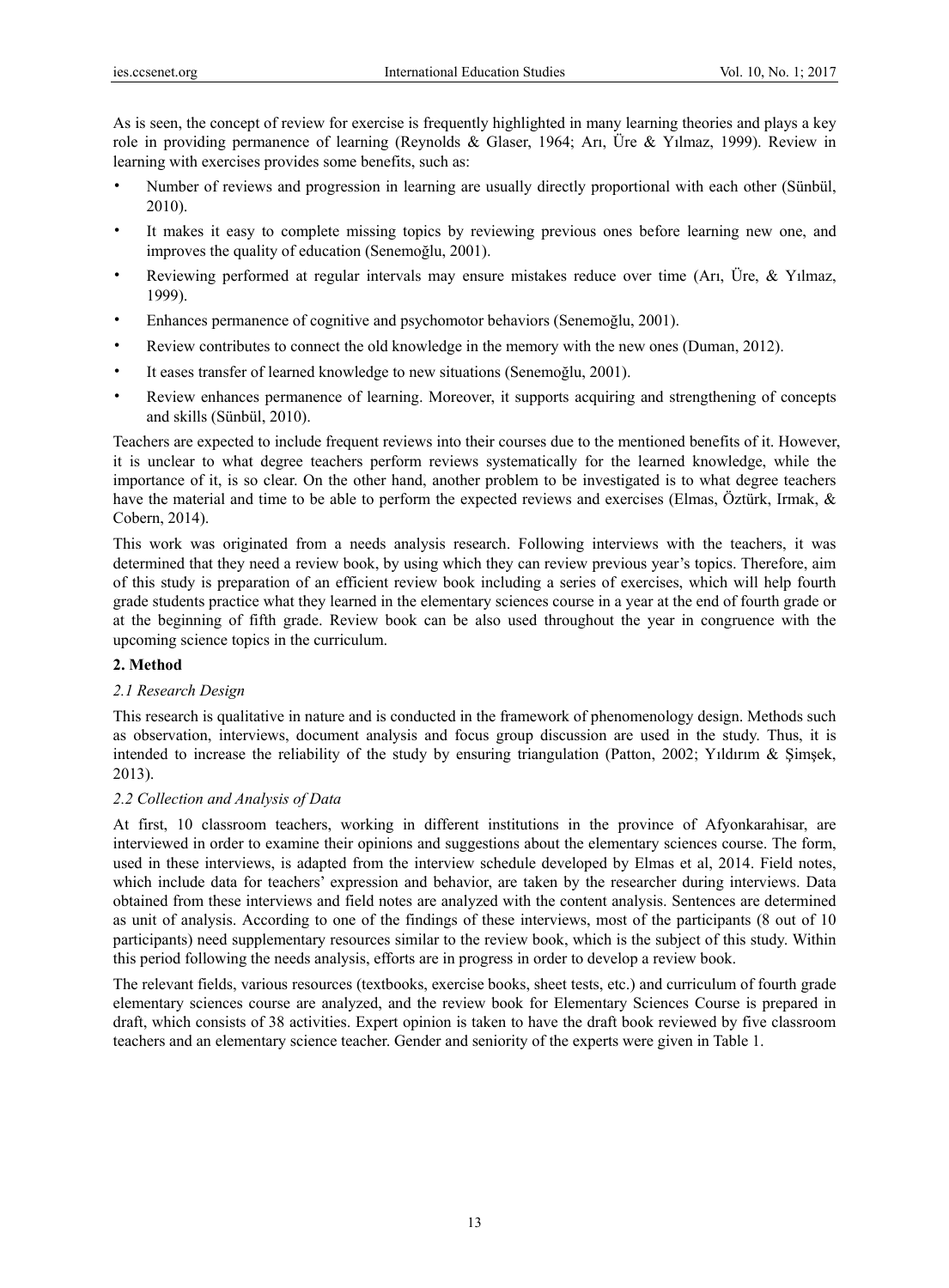#### Table 1. Personal characteristics of experts

| No | Gender | Major in Teaching | Seniority |
|----|--------|-------------------|-----------|
| 1  | Female | Classroom         | 11        |
| 2  | Female | Classroom         | 14        |
| 3  | Male   | Classroom         | 7         |
| 4  | Male   | Classroom         | 8         |
| 5  | Male   | Classroom         | 11        |
| 6  | Female | Science           | 2         |

The required arrangements are made on 13 activities (1, 6, 7, 8, 9, 10, 13, 16, 22, 23, 31, 32 and 33rd activities), which are required to be revised within the framework of feedbacks received from teachers. There has not been a change in the number of activities following this operation. As such, the review book consists of 40 pages. Types of activities, along with their numbers, included in the review book are given in Table 2.

Table 2. Type and number of activities included in the review book

| Type of Activity              | No of Activity/Activities | Total          |
|-------------------------------|---------------------------|----------------|
| Matching                      | 4-5-14-18-20-32-34-35     | 8              |
| Puzzle                        | 2-3-11-15-22-25-30-36-37  | 9              |
| Gap-Filling                   | $1 - 13 - 26 - 33$        | 4              |
| Concept Map                   | $6 - 27$                  | 2              |
| Painting Demanding Activities | 7-8-16-17-19-23-31        | 7              |
| Multiple-Choice Questions     | $9-10$                    | $\overline{c}$ |
| Structured Grid               | 12                        | 1              |
| True-False                    | 21-24-38                  | 3              |
| Classic Ouestion and Answer   | 28                        | 1              |
| Diagnostic Tree               | 29                        | 1              |
|                               | Sum Total                 | 38             |

A sample exercise was given from the review book below in Figure 1.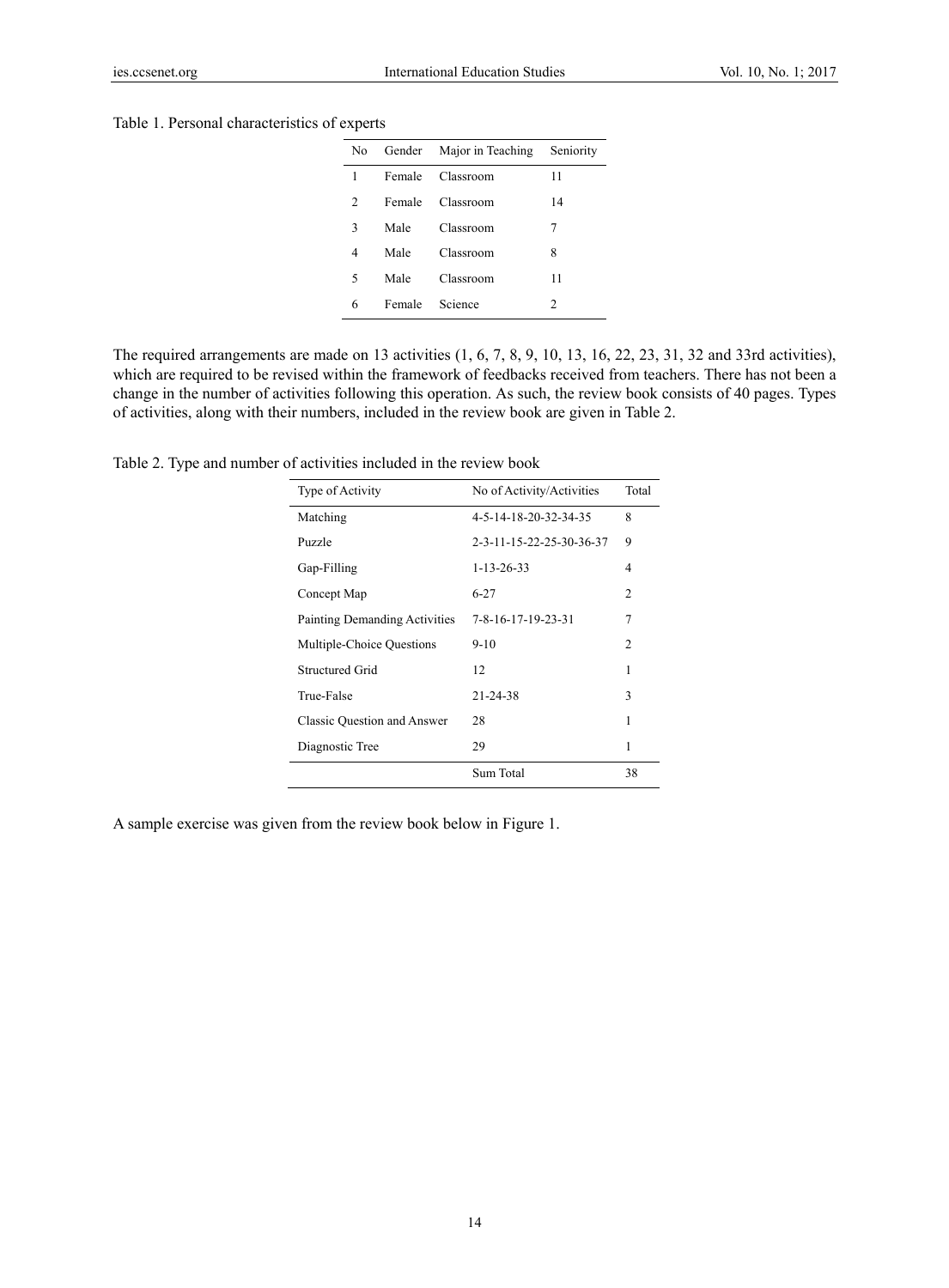## ETKİNLİK 1 (Activity 1)

İskeletteki kemiklerin isimlerini uygun olan kutucuğa yazalım.

#### (Please write the names of the bones in the skeleton)



Figure 1. Sample exercise

A student evaluation form is also found in the review book in order to evaluate all activities according to students' opinions. Objective in this part is evaluation of each activity in terms of benefit and fun. Concerning benefit, students are asked to what degree the activity is beneficial; and concerning fun, they are asked to what degree the activity is entertaining. An example of student evaluation form is given in Table 3.

Table 3. Student evaluation form for each activity

|                    | Are you having fun while doing this activity?                      |       |       |                |                    |       |       |       |                       |          |
|--------------------|--------------------------------------------------------------------|-------|-------|----------------|--------------------|-------|-------|-------|-----------------------|----------|
|                    |                                                                    |       |       |                |                    |       |       |       |                       |          |
|                    | <b>Bored</b>                                                       |       |       |                | Somehow Fun        |       |       |       |                       | Fun      |
|                    | 1 Point                                                            | 2     | 3     | $\overline{4}$ | 5 Point            | 6     | 7     | 8     | 9                     | 10 Point |
|                    |                                                                    | Point | Point | Point          |                    | Point | Point | Point | Point                 |          |
| <b>1. EXERCISE</b> | Do you find this activity beneficial for your science achievement? |       |       |                |                    |       |       |       |                       |          |
|                    |                                                                    |       |       |                |                    |       |       |       |                       |          |
|                    | Not beneficial                                                     |       |       |                | Somehow beneficial |       |       |       | Absolutely beneficial |          |
|                    | 1 Point                                                            | 2     | 3     | $\overline{4}$ | 5 Point            | 6     | 7     | 8     | 9                     | 10 Point |
|                    |                                                                    | Point | Point | Point          | $\bullet$          | Point | Point | Point | Point                 |          |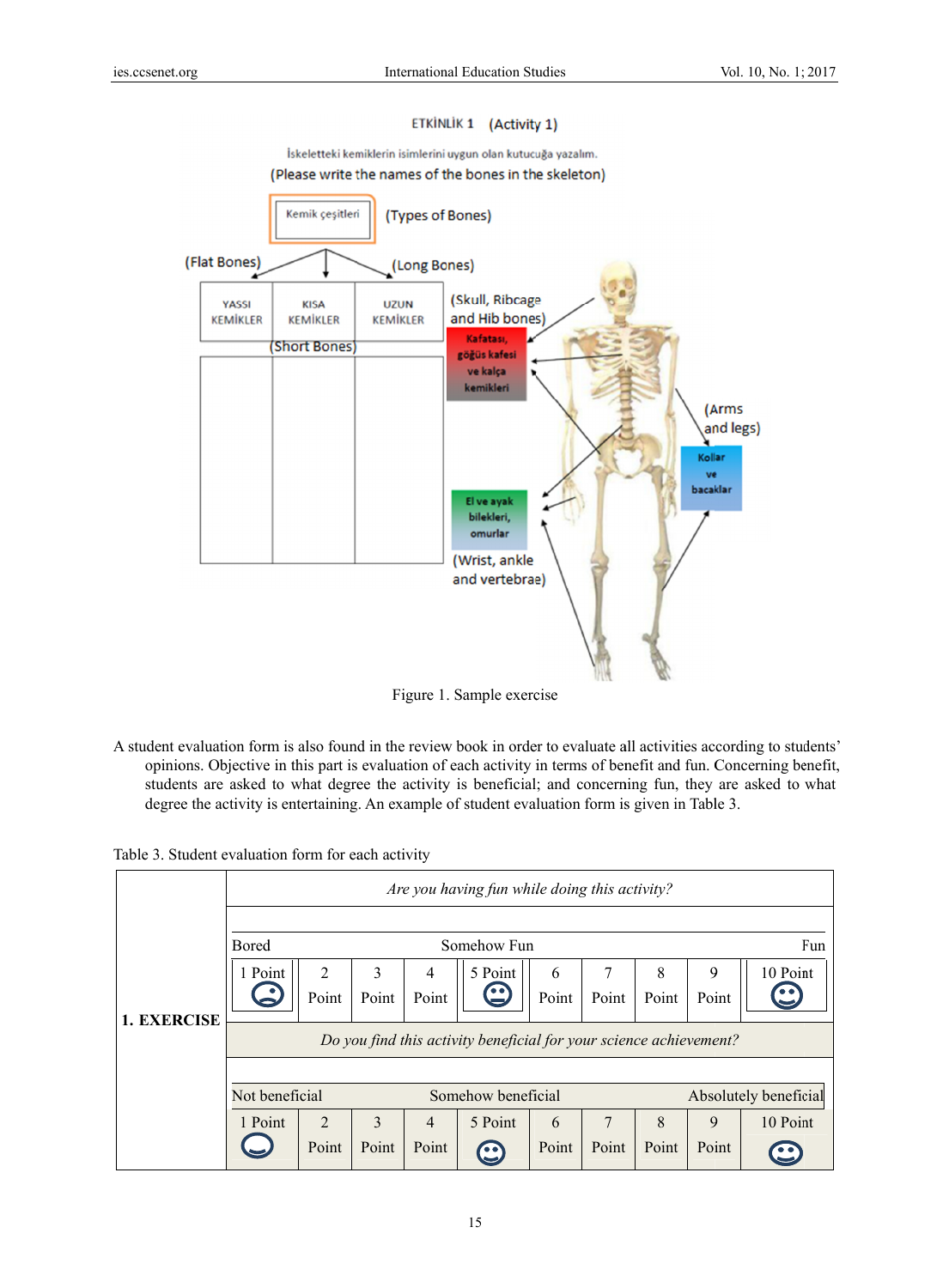Following the first arrangements made, the book was color printed and implementation phase was started. According to Yıldırım ve Şimşek (2013), proximity of the researcher to data source is one of the measures that can increase the effectiveness. Therefore, this study was conducted in an elementary school, where one of the researchers spend enough time to gain trust. The practice school is at a district of Afyonkarahisar in low socio-economic level. The elementary science teacher participating in the study has a 2 year experience of teaching. The review book was applied to 25 fifth grade students, who are the students of aforementioned school. Students' age and gender are given in Table 4. Implementation of the review book lasted 8 hours in total. During the implementation, one of the researchers and the elementary science teacher stood ready at all times, thus gave guidance to students when needed.

Table 4. Participants

| Gender — | Female                    | Male |
|----------|---------------------------|------|
|          | 14                        | 11   |
| Age      | 10 Years old 11 Years old |      |
|          |                           | 21   |

Observations were made and field notes were taken by the researcher during implementation of the review book on students. In the field notes, observations about student and teachers' behavior, misconceptions of students, activities they have difficulty in, etc., were noted. Some of the photos taken during implementation of the review book is given in Figure 2.



Figure 2. The application of the review book

Following the implementation; opinions and suggestions of the elementary science teacher are taken about the review book. Teacher interview form consists of three themes. Questions and sub-questions are placed under the appropriate theme titles out of implementation, evaluation of the activity and evaluation of the book respectively. Upon request of the elementary science teacher, no face-to-face interview was conducted but an interview form was given to be completed in an adequate period of time (two days). In the meantime, communication with the teacher was not interrupted. It is aimed to avoid the potential drawbacks with this practice. Expressions in the form filled by the teacher are analyzed with the content analysis and coded by two researchers independently. The encodings are compared, and agreed and disagreed cases are determined. Result of reliability calculation regarding the encodings is found to be around 90% (Miles & Huberman, 1994). At the end of the meetings held, the disagreed cases are minimized and a joint code list is prepared (Table 5).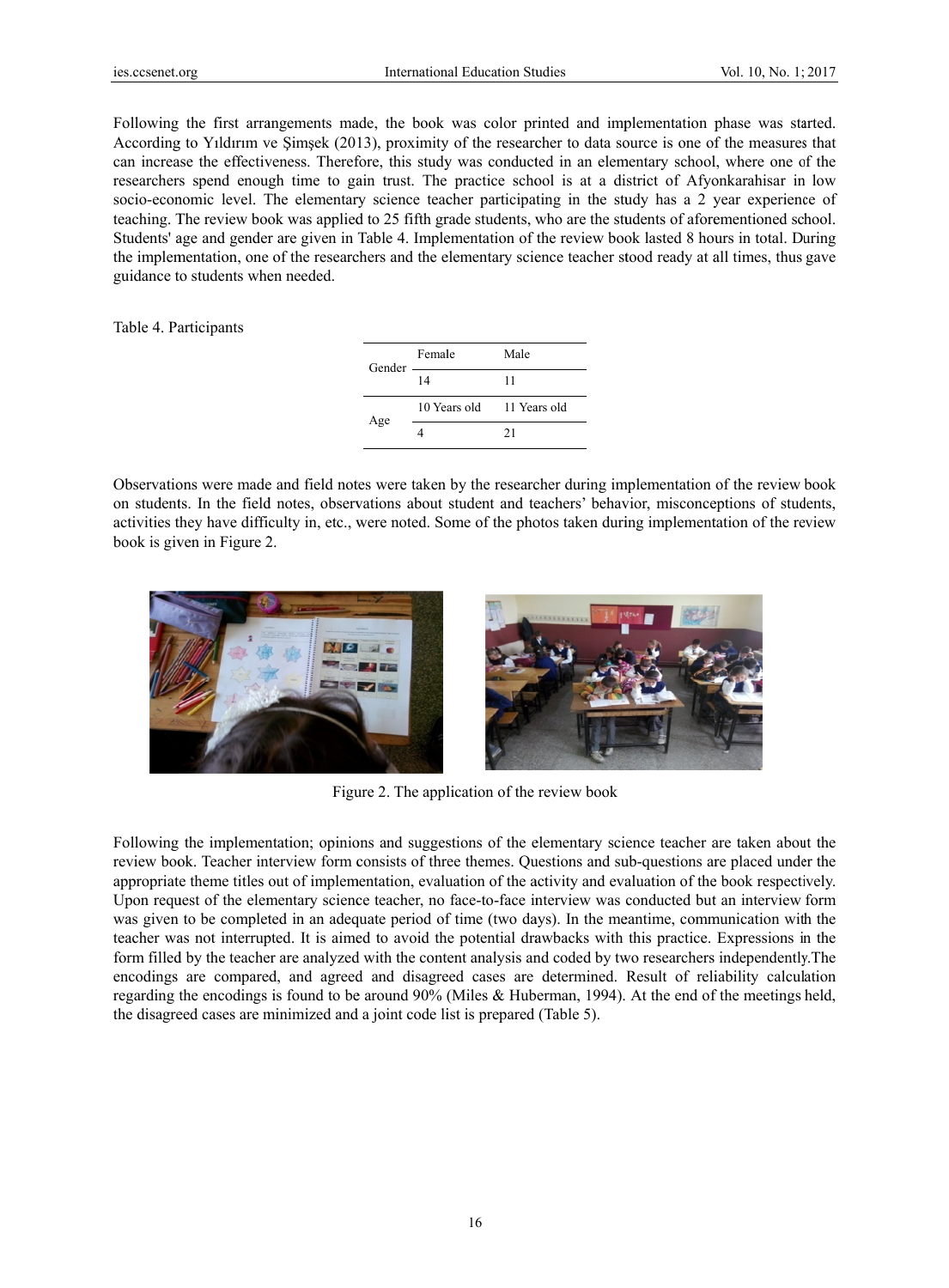| Theme                         | Unit of Analyses                                                                                                                                                                                                     | Coder               | Code                                         | Agreed Code              | Explanation                                                                                                          |
|-------------------------------|----------------------------------------------------------------------------------------------------------------------------------------------------------------------------------------------------------------------|---------------------|----------------------------------------------|--------------------------|----------------------------------------------------------------------------------------------------------------------|
| Implementation                | Teacher: "I do not have any idea<br>regarding any student but after the<br>application of the review book I<br>have chance to understand their<br>science knowledge level and their<br>attitudes toward the course." | 2                   | <b>Student Readiness</b><br>Course Attitudes | <b>Student Readiness</b> | Student readiness is a<br>code which also in some<br>manner includes course<br>attitude                              |
| Evaluation of the<br>activity | Teacher: "Activities have plenty of<br>visuals."                                                                                                                                                                     | 1<br>$\overline{2}$ | Too many Visuals<br>Visual Abundance         | Visual Abundance         | This<br>positive<br>is<br>a<br>comment but the first<br>code as though has some<br>negative meaning in it.           |
| Evaluation of the<br>book     | Teacher: "While applying the book,<br>I determined some misconceptions<br>which various students have in                                                                                                             |                     | Determination<br>of<br>Misconceptions        | of<br>Determination      | is<br>First<br>code<br>more<br>specific than the other<br>and explains the<br>one<br>specific gain from the<br>book. |
|                               | some science concepts, which gives<br>me an advantage before starting the<br>term."                                                                                                                                  | 2                   | <b>Teacher Preparation</b>                   | Misconceptions           |                                                                                                                      |

#### Table 5. An example of the process of how to generate an agreed code

A focus group discussion is performed in order to take students' opinion and suggestions about the review book. The focus group discussion form consists of three themes. Questions and sub-questions are included in these three themes: the implementation of the review book, the activities in the book and general evaluation of the book, respectively. Participants of focus group discussion consist of six students who practiced with the review book. Students are grouped as low (participants are coded as D1-D2), intermediate (O1-O2) and high (Y1-Y2) according to grades of elementary sciences course and teachers' opinions. In this way, it is aimed to ensure maximum variation in sampling (Patton, 2002). Video records of the focus group discussion were taken. Transcription of the relevant sections of these records is taken, and then obtained data is analyzed. The obtained codes are placed under the appropriate theme titles. Some sample codes are presented in Table 6.

| Theme                         | Unit of Analyses                                                                                                              | Code                    | Result                                                                                                                                                                            |  |
|-------------------------------|-------------------------------------------------------------------------------------------------------------------------------|-------------------------|-----------------------------------------------------------------------------------------------------------------------------------------------------------------------------------|--|
| Implementation                | Teacher: "Review book provided them an<br>opportunity to revise all topics of last year in Time Saving<br>a very short time." |                         | Applying the review book in a short time can be seen<br>as an advantage                                                                                                           |  |
|                               | Student: "Review book helped us to revisit Reviewing<br>what we learn last year"                                              | Knowledge               | Review book supported students to remember topics<br>which they learned previous year.                                                                                            |  |
| Evaluation of the<br>activity | Teacher: " making the review with the fun<br>activities makes them more permanence."                                          | Knowledge<br>Permanency | Teacher thinks that if the activities are more<br>interesting and fun, students might have more<br>knowledge permanence.                                                          |  |
|                               | Student: "I especially like the activity which<br>is related to our body."                                                    | Concrete<br>Experience  | Students think that if the activities are more from<br>their nearby context, they will find them more<br>interesting and fun.                                                     |  |
| Evaluation of the<br>book     | Teacher: "Early determination of students' Determination<br>weak science concepts can be helpful for of<br>further classes."  | Weak<br>Concepts        | Teacher thinks that determination of the superficially<br>learned concepts at the beginning of the term is an<br>advantage.                                                       |  |
|                               | Student: "I want multiple choice type<br>questions and activities more."                                                      | Multiple<br>Choice Type | Students are used to confront with this type of<br>questions regularly because of this they have an<br>incline to see and do that kind of activities which<br>includes this type. |  |

Table 6. An example of agreed code list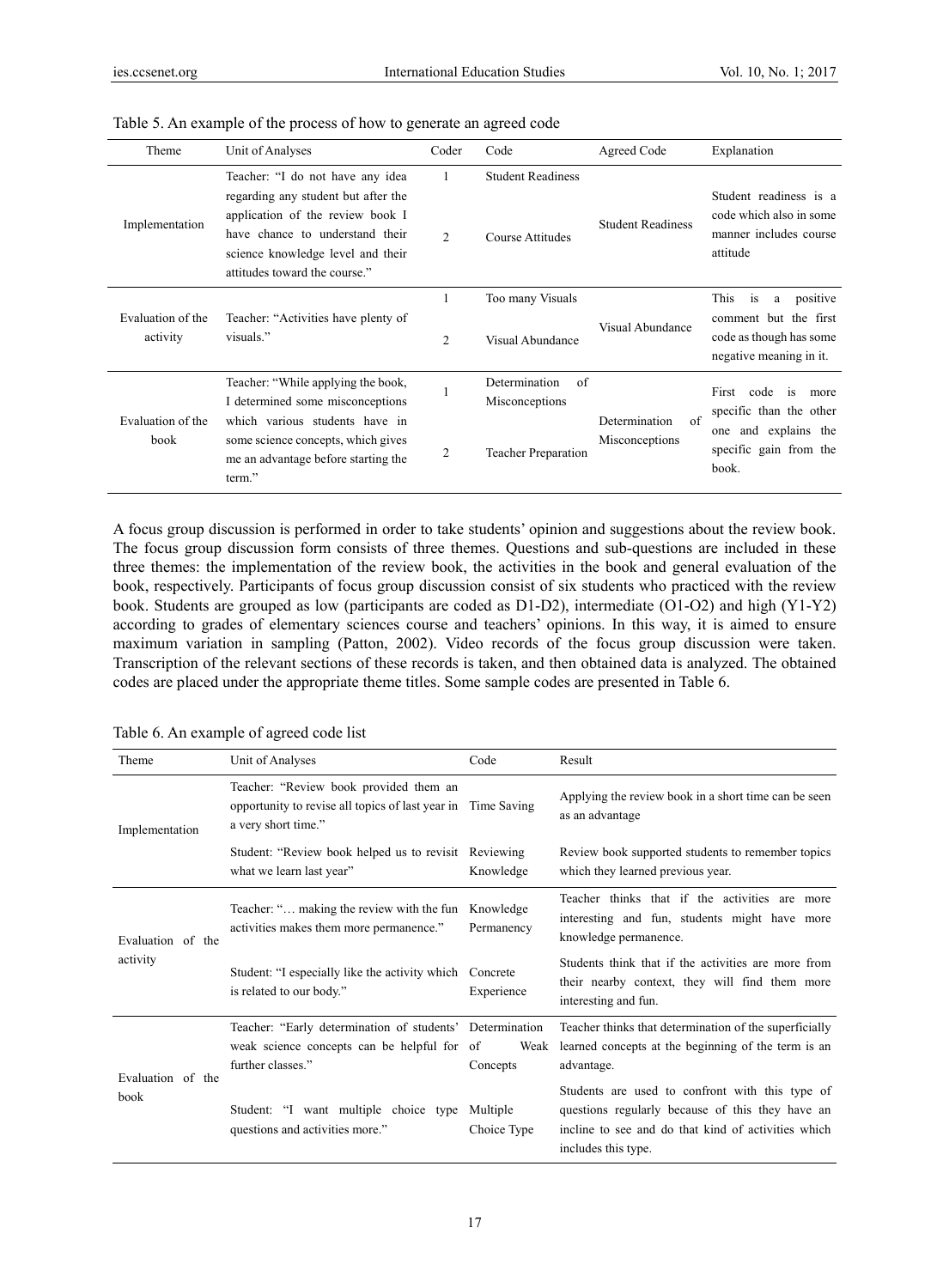Another data collection method in the study is document analysis. The field notes taken by the researcher and the review books of the students participated in the focus group discussion is analyzed thematically.

#### **3. Results**

#### *3.1 Results of Application Theme*

Objective of the questions asked in this theme is to investigate a) to what degree teacher and students think the science review book is beneficial and entertaining, b) the activities they have difficulty in. Results of this theme are therefore given under two sub-themes.

#### 3.1.1 Benefit and Fun Sub Theme

The teacher answered the question asked in benefit sub-theme as follows.

"It brought considerable benefits both for me and the students. It helped students review the previous year's topics within a short time after a long vacation."

The teacher thinks that implementation of the review book within a short time and its containing all topics of fourth grade education is a positive issue. It's also possible to use within scope of the topics throughout the year. Therefore, briefness and content of the review book can be considered appropriate.

"…. it also helped me understand students' level and their attitudes towards the course, as I have not get acquainted with them yet."

The teacher finds the review book beneficial also for himself. It can be deduced from the field notes that teacher communicated with the students in a positive manner in the last two days of the study. In short, the review book gave them a chance to get to know each other better. Furthermore, these situations show that the review book, with this function, may strengthen the communication between student and teacher at the beginning of the academic year.

In the focus group discussion performed with the students, some of the students answered the question of to what degree they found this book helpful, as follows.

"We reviewed the previous topics we learned (Y1)."

"That reminded us what we have forgotten (O1)."

"It prepared us for the fifth grade (Y1 said this and O1-O2-D1 supported.)"

Students think the book is mostly helpful in terms of preparation, exercise (review) and reminder of forgotten. Shortly, students are aware of the fact that exercising of foreknowledge may help in learning of future topics (Senemoğlu, 2001). Arithmetic mean of book's benefit dimension is found to be 8.3 (over 10), when the student activity evaluation form is analyzed. This value supports the situation that students, in general, find the review book beneficial.

The student O1, unlike the others, answered this question as "It was a little helpful". When the researcher asked the student why he considered it a little helpful, he answered as "Some of the activities was difficult so I asked for help from the teacher during those activities". It means that students think the activities has difficulty in are not beneficial for him. Success of the student in the review book does not match exactly with his expressions. However, student's expressions reveal that guidance of teacher is substantial in implementation of the review book.

The elementary sciences teacher answered the question concerning fun dimension of the book as follows.

"I think students, in general, have fun with the review book. I was happy because students were happy in the course."

It is understood from the above expression that teacher has fun with the review book. It can be seen from the field notes that there is not any discipline problems in the class during implementation. One of the reasons for why the teacher had fun with application of the book may be this mood of optimism in classroom management. Therefore, it can be thought that the review book, with this function, excited students' interest in the science course, particularly after a long vacation, and thereby minimized the discipline problems.

In addition, the students answered the question concerning fun sub-dimension as follows.

"We both had fun and learned (D2)"

"I learned structure of our body (Y2)"

"I enjoyed painting (O2)."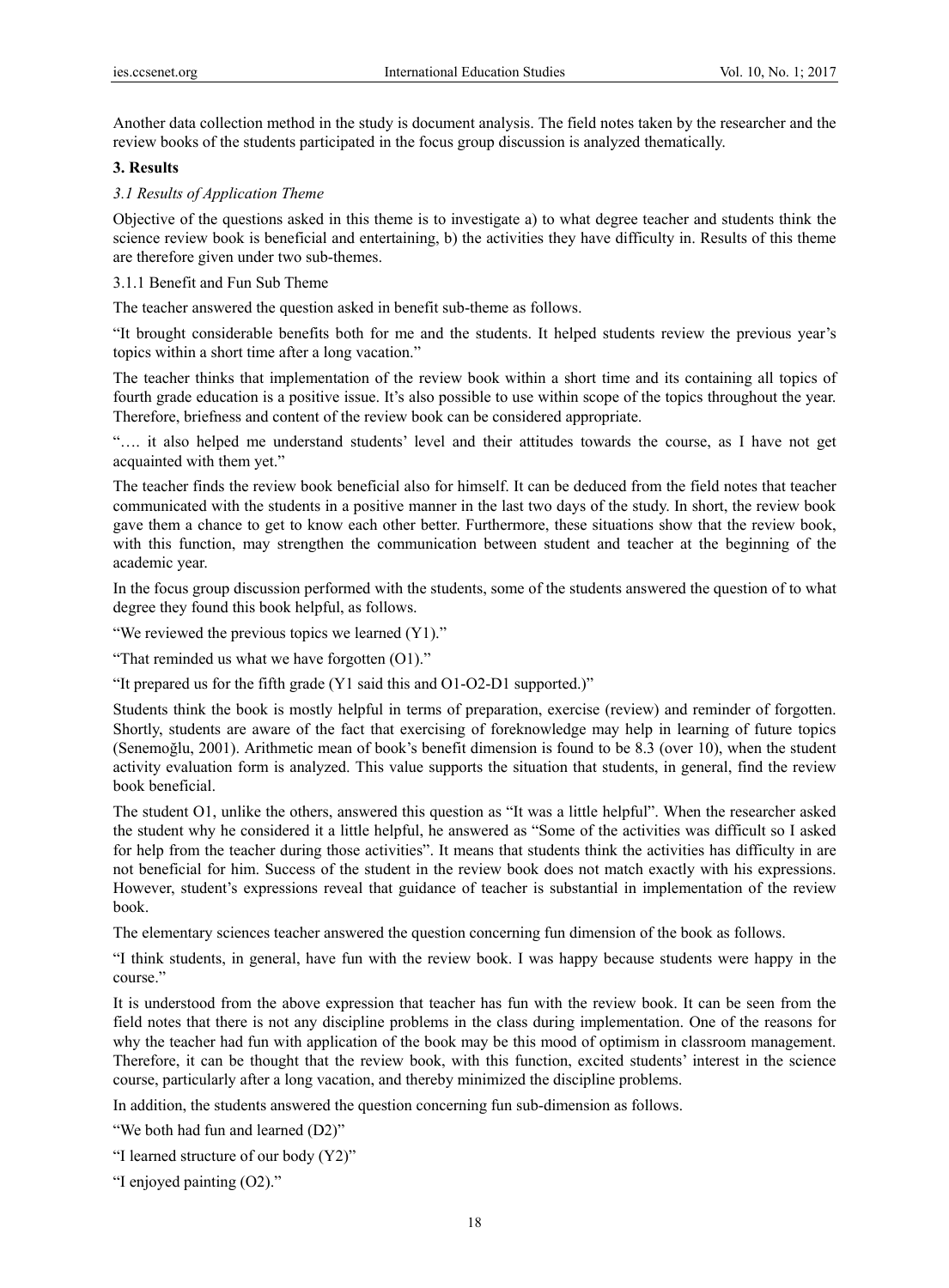With taking into account the above expressions, it can be considered that students, in general, found the book entertaining. Students explain why they had fun with the exercising book by underlining the activity types. Therefore, it can be said that excessive number of activities contributed to their having fun with the book. Arithmetic mean of book's fun dimension is found to be 7.97 (over 10), when the student activity evaluation form is analyzed. This value supports the above result.

3.1.2 Difficulties Encountered During Implementation Sub Theme

The teacher answered the question concerning this sub-dimension, as follows.

"It would be more helpful if the instructions of 5-6-8-29th activities were a little more descriptive."

It is understood from the field notes that a number of students (about 5 of 25 students) asked questions at the teacher and researcher without reading instructions of the activities carefully. One of the measures that can be to resolve this unfavorable situation may be revision of the instructions. Developmental level of students was taken into account while preparing the activities. Furthermore, instructions were examined by six teachers. However, it would be useful to make some changes on the instructions, when under achievement of the practice school at common exams is considered. For instance, instructions can be shorter and written in larger fonts.

Students concentrated mostly on the 29th activity, while answering the question related with this sub-dimension. It is seen from the field notes that the students asked questions mostly related with the 29th activity. This will be addressed in activity evaluation section in more detail. Another subject suggested by the students is they did not have the necessary color (e.g. Activity 31) when performing some activities. In addition, it is seen from the field notes that students had difficulty in having access to some colors (pink and purple). Actually, it is an unanticipated situation that the low socio-economic level would give such an effect. For this reason, if such a review book would be used in schools at districts with a low socio-economic level, it is important to prepare the color spectrum used in the activities by taking into account the most used colors.

# *3.2 Results of Activity Evaluation Theme*

In this theme, teacher is asked to evaluate the activities in terms of images, student level, clarity, efficiency, and give suggestions. The teacher answered these questions as follows:

"It was rich in images. This has made the study more entertaining. Activities were appropriate for student levels. However, minor changes can be made in a number of activities. Moreover, I think it would be more lasting to perform the exercises with entertaining characteristics."

It is understood from the above expressions that the teacher found the review book adequate in general in terms of visual quality, compliance with student level and efficiency. The notable expression from the point of efficiency is "entertaining activity". At the previous theme, it was inferred that the teacher found the book entertaining just because students had fun with it. Therefore, results obtained from both themes support each other concerning fun. According to the teacher, students having fun with the review book may improve permanence. Teacher answered as follows when asked to evaluate in detail.

"Students somewhat hesitated when they attend the fifth activity. Perhaps, images/figures of this activity may be larger."

"In the sixth activities, they had difficulty in answering because we did not use the concept map in a widespread manner."

"The eighth activity should be made a little easier."

"They had difficulty in answering in 29th activity because we did not use the diagnostic tree commonly."

Fifth activity of the review book is a matching style activity. The teacher asked for magnifying the images in this activity. When efforts of the students in the review book are analyzed, it is found that only two students (O2-D2) gave completely wrong answers in this activity. Success of students in this activity conflicts with teacher's opinion. However, large size of images of the activities in the review book is also one of the most important issues to be considered.

Sixth activity is a concept map. Teacher emphasized that they did not lay emphasis on this type of activities in their courses. Students indicate in focus group discussion that they confronted with the concept map less often. When efforts of the students in the review book are analyzed, it is found that only one student (D2) gave completely wrong answers in this activity. This shows that students can overcome this type of activity although concept map is not used adequately in elementary sciences course. General structure of the body and important organs are included in this activity. The same topic was learned in the first activity, which was found most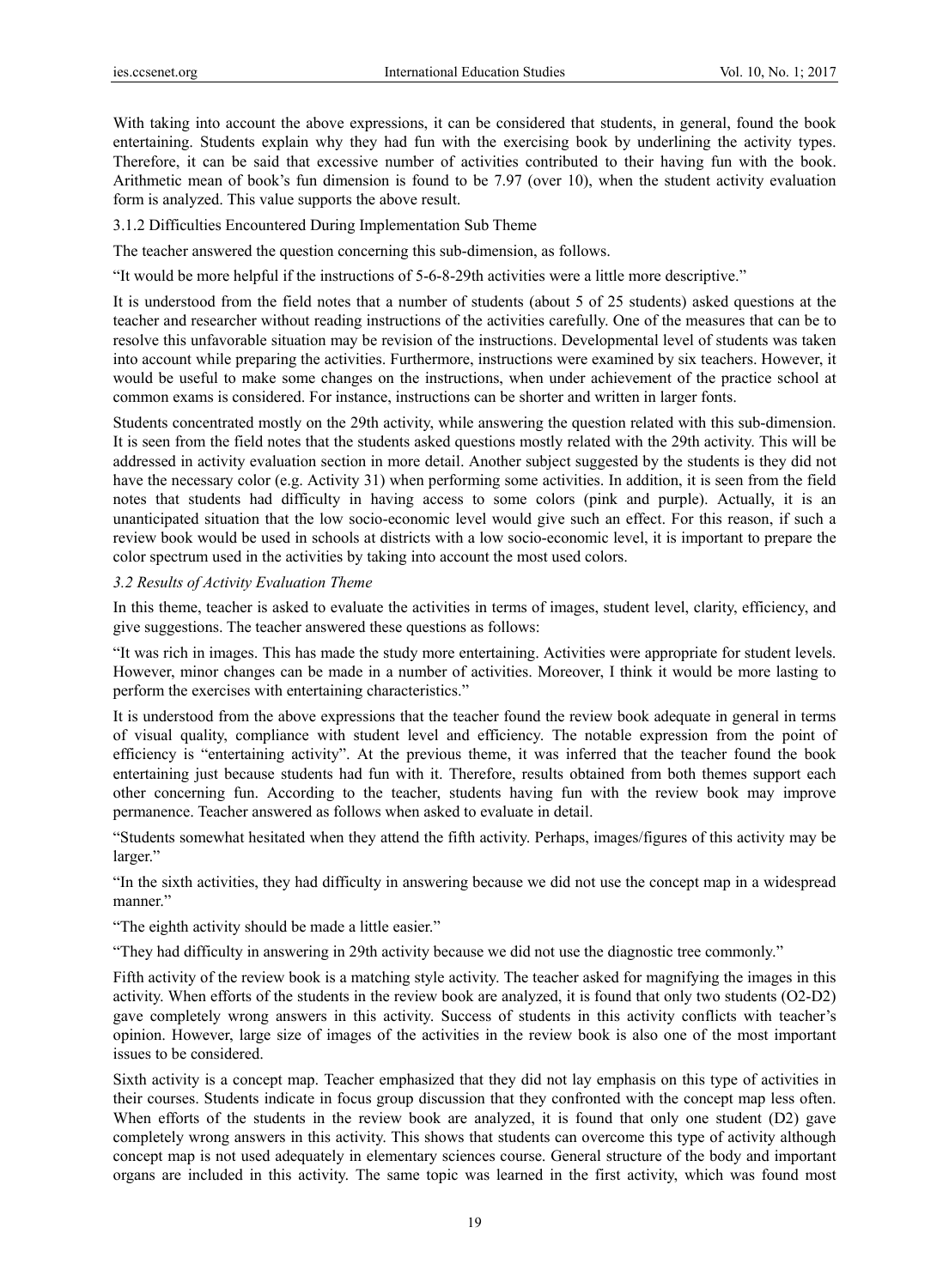helpful by the students. This strengthens the perception that students had challenges at this activity because the concept map was not used in a widespread manner.

Teacher suggests making the eighth activity a bit easier. As mentioned previously, curriculum was taken into consideration while preparing the activities and six teachers evaluated the activities individually. In those evaluations, it was generally accepted that difficulty level of the activities is appropriate for fourth grade students. At this point, studies should be performed on why students had so much challenges with the topic mentioned in the eighth activity and what type of deficiencies exist in teaching of this topic. The topic, which is emphasized in the eighth activity, is specification of physical and chemical changes in the substance. If this subject is not taught effectively, misconceptions may appear with the students (Pella & Voelker, 1967; Hesse & Anderson, 1992).

29th activity includes diagnostic tree (DT). Teacher admits he did not include DT adequately in the course. Students asked questions mostly in this activity (DT), while implementing the review book. Furthermore, it is specified that all of the students gave wrong answers to DT when the review books were analyzed. Students having encountered with DT less often may be the case in this situation. Importance of variety of tools used in the course becomes clear at this point. Students encountering various tools stagger at first step. On the other hand, the environmental pollution topic dealt with at the activity might also be effective in this negative result. This is another subject, which if not taught effectively, misconceptions may appear again in students (Demirbaş & Pektaş, 2009; Yardımcı & Bağcı-Kılıç, 2010).

When the activity evaluation form is analyzed, it was found that students had less fun with the 29th activity (whose arithmetic mean is 5.7 over 10) and found the activity less helpful (whose arithmetic mean is 6.5 over 10), similar to the result found above. When the students were asked the reason for this, some of them answered as follows.

"I found the image somewhat complex (D2)."

This expression supports the fact that students have encountered with DT less often. It would therefore be more favorable to include DT in the courses, more frequently.

It is determined in student evaluation section that students had fun mostly with 25th activity (whose arithmetic mean is 8.8 over 10). Some of the students explained the reasons for this situation in the following way.

"My teacher, it is better to have more puzzles (O2)."

"I love puzzles (Y2)."

Students reported that they got more pleasure from puzzle. This expression shows that including puzzles in the review book was found to be positive.

In activity evaluation section, it is reported that the first activity was the most beneficial activity. Some of students explained the reasons for this situation with the following sentences.

"It is beneficial because it relates to our body  $(Y2)$ "

"I had forgotten because it was the first topic we learned last year (D1)."

From these expressions one understands that this topic is the most forgotten one and should thus be reviewed. In addition, students deem it more beneficial since it is related with the human body. It is seen from the analysis of the review books that students were generally successful in this activity. The reason of success of students in this activity can be found in activity evaluation section and discussion data, which are in harmony. In summary, students find it beneficial to have activities associated with everyday life included in the review book.

#### *3.3 Evaluation of the Book*

The teacher's opinion related with this topic is taken in two dimensions. These are attitude and effect on the overall success of the course. The following is answer of the teacher to the attitude dimension.

"Activities were entertaining. Therefore, the book may provide favorable development in attitude of the students towards the physical sciences course."

According to the teacher, students having fun from the activities may affect their attitude towards the course.

The teacher answered the question related with the overall success of the course, as follows.

"Determining the deficiencies of students, and, in particular, starting the new topics after specifying misconceptions may increase success in the course."

It is understood from these expressions that the teacher considers the review book will contribute to students' attitudes and course success. Furthermore, the teacher recommends that deficiencies of students should be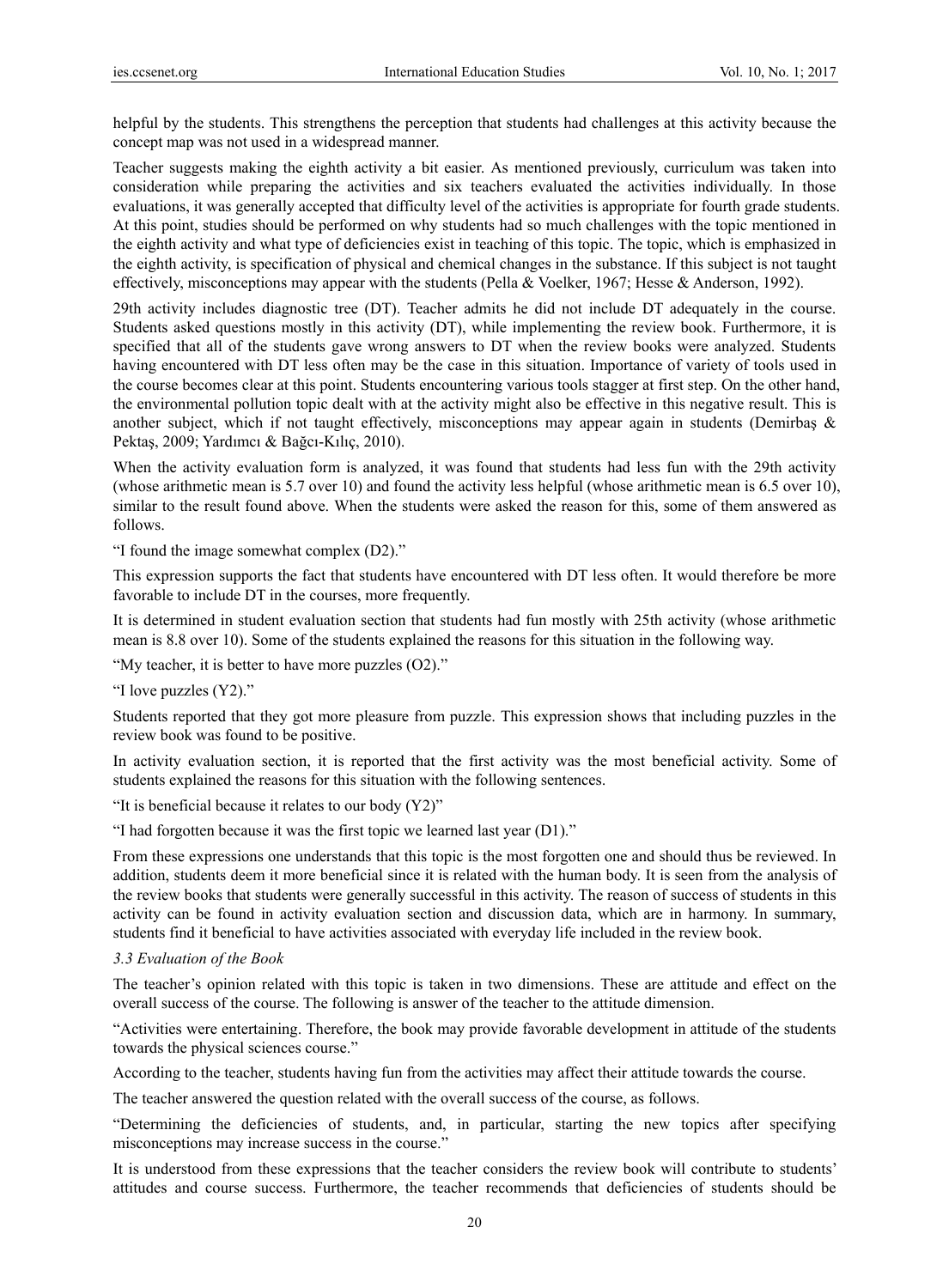determined and some measures should be taken, following implementation of the review book.

In addition, the students answered the questions related with this theme, by listing their suggestions.

Some of the students' expressions are given below.

"There should be more multiple-choice questions (Y1-Y2)."

"Gap-filling should be increased (O1)."

"More matching we want (D2)."

"Figures should be included (Y1-Y2-O2-D1-D2)."

"Puzzles were good (All of the students)."

From the above expressions, it seems that students have more fun from activities, such as puzzle, matching, gap-filling. However, the notable words are tests and questions. Students with high levels of success desire to have number of multiple-choice questions increased in the review book. It is understood from the interview forms that these students answer mostly this type of questions, while studying and courses. It is seen that the multiple-choice questions, the most frequently used format, adapted the students to this question format and they had difficulty in answering the question formats other than those. In particular, choosing this format in common exams due to its high objectivity makes the students more addicted to multiple-choice format and this may cause them to be restricted in terms of high-level thinking skills. It is an important issue to assess particularly primary education students through different type of activities and question formats, with which they are able to express themselves.

## **4. Discussion**

With the results obtained from this study, elementary science teacher and students generally consider the review book beneficial because it provides opportunity of reviewing previous year's topics and reminding what they have forgotten. Similar studies in the literature also support this evidence. For instance, Atik-Kara and Kürüm-Yapıcıoğlu (2013) prepared various worksheets, including also puzzles, in order to strengthen the learning process. In their work, they found that the worksheets were beneficial for the participants because they gave the opportunity for exercising of what was learned. In addition, Ormancı and Şaşmaz-Ören (2010) reported that the worksheets prepared in a similar manner were found useful by most of the participants because they also provided a way for exercising of what was learned.

The elementary sciences teacher underlined at the interview that the students had fun from the review book and this may contribute to their attitudes towards the course. Students also stated they found the review book generally entertaining. Variety of activities in the review book is also effective on students' having fun from the study. Worksheets including different activities, such as figure, puzzle, concept cartoons, were found entertaining by the students (Atasoy, Akdeniz, & Başkan, 2007). It is determined in also observation data that the teacher did not have difficulty in managing the classroom, which is consistent with these results. The review book may have contribute to this result because activities, which may attract students' attention and ensure them to have fun, are one of the factors that make classroom management easier (Satoğlu, 2008).

Furthermore, it is inferred from the study that students found DT less beneficial and entertaining. Data, which is obtained from document analysis, discussions with the teacher and observations, also supports this situation. As mentioned in the previous section, including this type of activities in science courses less often may be one of the reasons for this to occur. Various studies in literature (Büyüktokatlı & Bayraktar, 2014; Sağlam-Arslan, Devecioğlu-Kaymakçı, & Arslan, 2009) also emphasize that DT is not included in elementary science course adequately. Including DT in the review book may contribute to resolve this problem. Moreover, the teacher participating in the study also stated that they did not use DT commonly. Similar to this data, Şenel-Çoruhlu, Er-Nas and Çepni (2009) also specified in their studies that teachers need in-service training with respect to DT.

Students participating in the study found the puzzles in the review book mostly beneficial. It is specified in several studies (Yıldırım & Somuncuoğlu, 2010; Atik-Kara & Kürüm-Yapıcıoğlu, 2013) that students get pleasure mostly from the puzzle activity. Büyüktokatlı and Bayraktar (2014) revealed that teachers included puzzles in their courses more often than the other activity types. Therefore, it seems that students consider the activities they are used to more beneficial and entertaining. In summary, students may get less pleasure from the activity types which they are not used to and do not know adequately.

By taking into account the above data, it's understood that the course book provided the desired overall effect. Also, the review book was shared with its final form following mini meetings with teachers and students, and participants' confirmation was received after taking their opinions (Yıldırım & Şimşek, 2013). Following this, no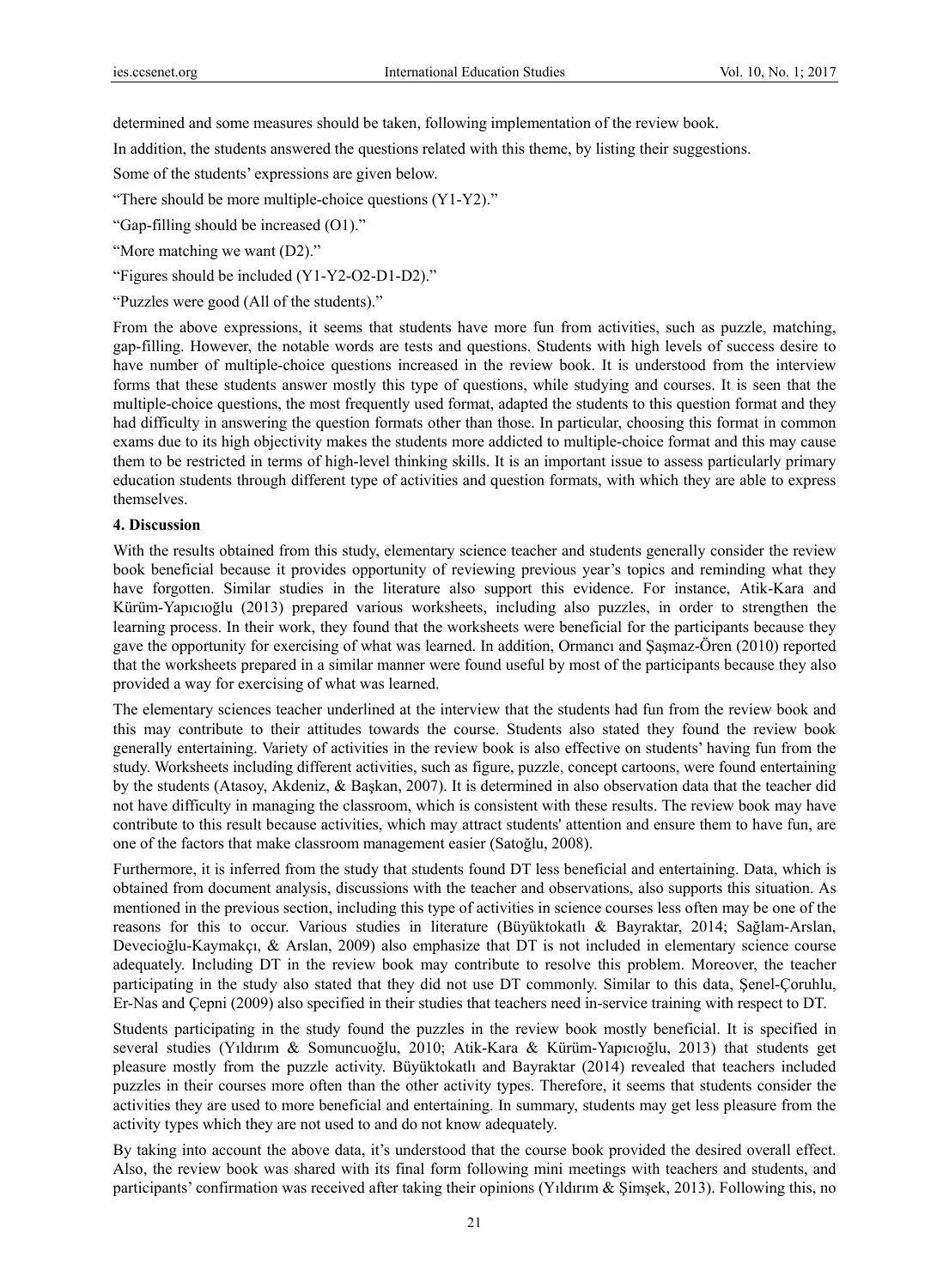change was made in the activities and the number of pages of the review book.

#### **5. Suggestions**

Science teachers have better chance to learn about their students' characteristics and make communication with them, while implementation of the review book. Performing studies, such as this, students have fun from the beginning of the academic year may therefore strengthen the student-teacher relationship. Students' opportunities were taken into consideration in the study. However, economic conditions of the settlement where the book was applied were effective in that some of the students could not achieve to find a number of materials (such as paints in some colors). Therefore, considering this situation may be useful in a similar study. Instructions in the review book should be written more clearly. Furthermore, instructions should be examined by the teachers. However, it is inferred from the study that some of the students did not understand the instructions, as they did not read them carefully. Therefore, it would be more beneficial to write shorter in larger fonts.

It is inferred from the study that students found DT less beneficial and entertaining. Therefore, it may be more useful to use the activities, such as matching, fill in the blanks, DT, concept map and structured grid, in the courses more often. In this way, students may look from a different perspective and courses may be pulled away from the multiple-choice routine. Activities are associated with everyday life and this has an effect on students' finding the review book useful, which is inferred from the study. Therefore, it may be useful to associate the activities with everyday life to a certain extent in a similar study.

At the end of the study, it seems that student and teachers found the review book generally useful and entertaining. A similar review book may be prepared at other grade levels and for different courses. In addition to this, using review book within the scope of the curriculum throughout the year may support retention of knowledge more than one shot application (Rohrer, 2015). This helps to distribute the effect throughout the term or year.

#### **References**

- Arı, R., Üre, Ö., & Yılmaz, H. (1999). *Gelişim ve öğrenme psikolojisi: eğitimin psikolojik temelleri* (2. Baskı). Konya, Mikro Basım.
- Atasoy, Ş., Akdeniz, A. R., & Başkan, Z. (2007). Çalışma yapraklarının öğrenme sürecine katkıları açısından değerlendirilmesi. *Yeditepe Üniversitesi Eğitim Fakültesi Dergisi, 2*(2), 1-22.
- Atik-Kara, D., & Kürüm-Yapıcıoğlu, D. (2013). Çalışma kâğıtlarının ölçme değerlendirme dersinde kullanılmasına ilişkin öğrenci görüşlerinin incelenmesi. *Uluslararası Eğitim Programları ve Öğretim Çalışmaları Dergisi, 3*(6), 47-61.
- Ausubel, D. P., & Paul, D. (2000). *The acquisition and retention of knowledge: A cognitive view*. Dordrecht: Kluwer Academic.
- Banoğlu, K., & Peker, S. (2012). Öğrenen örgüt olma yolunda ilköğretim okul yöneticilerinin okullarına ve kendilerine ilişkin algı durumları. *Hacettepe Üniversitesi Eğitim Fakültesi Dergisi, 43*(1), 71-82.
- Büyüktokatlı, N., & Bayraktar, Ş. (2014). Fen eğitiminde alternatif ölçme değerlendirme uygulamaları. *Pegem Eğitim ve Öğretim Dergisi, 4*(1), 103-126. http://dx.doi.org/10.14527/pegegog.2014.006
- Cihangir-Çankaya, Z. (2011). Davranışçı öğrenme. In Y. Özbay, & S. Erkan (Eds.), *Eğitim psikolojisi içinde* (s. 205-243). Ankara, Pegem Akademi.
- Conway, M. A., Cohen, G., & Stanhope, N. (1991). On the very long-term retention of knowledge acquired through formal education: Twelve years of cognitive psychology. *Journal of Experimental Psychology: General, 120*(4), 395. http://dx.doi.org/10.1037//0096-3445.120.4.395
- Demirbaş, M., & Pektaş, H. M. (2009). İlköğretim öğrencilerinin çevre sorunu ile ilişkili temel kavramları gerçekleştirme düzeyleri. *Necatibey Eğitim Fakültesi Elektronik Fen ve Matematik Eğitimi Dergisi, 3*(2), 195-211.
- Duman, B. (2012). *Neden beyin temelli öğrenme* (3. Baskı). Ankara, Pegem Akademi.
- Dunlosky, J., Rawson, K. A., Marsh, E. J., Nathan, M. J., & Willingham, D. T. (2013). Improving students' learning with effective learning techniques promising directions from cognitive and educational psychology. *Psychological Science in the Public Interest, 14*(1), 4-58. http://dx.doi.org/10.1177/1529100612453266
- Elmas, R., Öztürk, N., Irmak, M., & Cobern, W. M. (2014). An investigation of teacher response to national science curriculum reforms in Turkey. *Eurasian Journal of Physics and Chemistry Education, 6*(1), 2-33.